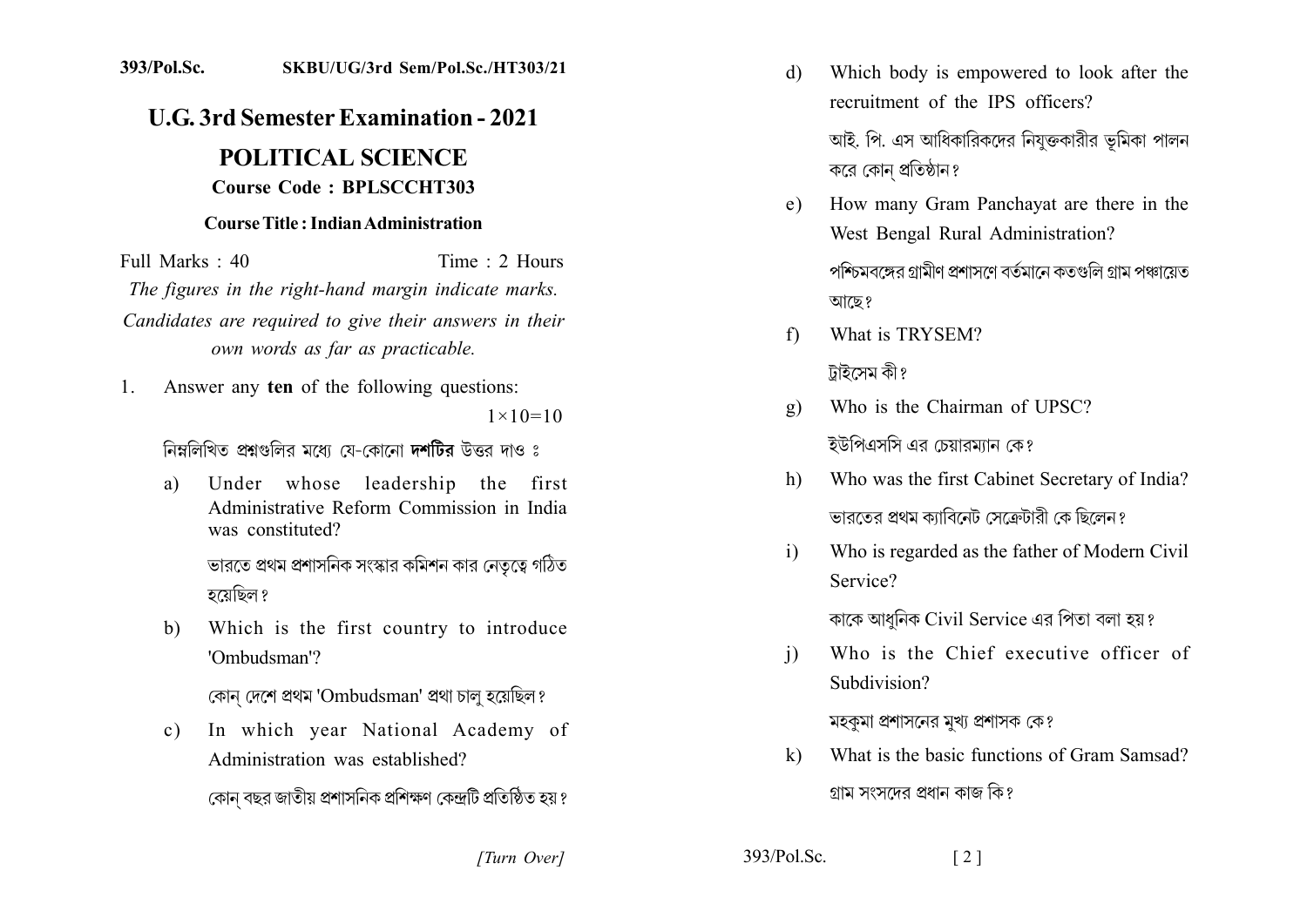- $\left| \right|$ Which Indian State is the first to establish the institution of Lokayukta? প্রথম কোন ভারতীয় রাজ্য লোকায়যক্ত প্রতিষ্ঠা করে?
- What is the full form of IRDP?  $m$ ) IRDP-এর পরো নাম কী?
- What is the basic functions of Directorate?  $n)$ নিৰ্দেশকেব প্ৰধান কাজ কী প
- Who is called the Kingpin of the Secretariat?  $\Omega$ ) কিংপিন অফ সেক্রেটাবীয়েট কাকে বলা হয় ঃ
- Answer any five of the following questions:  $2^{\circ}$  $2 \times 5 = 10$

নিম্নলিখিত প্রশ্নগুলির মধ্যে যে-কোনো পাঁচটির উত্তর দাও ঃ

- What is District Forum? a) ডিস্টিক্ট ফোরাম কী?
- Write in very brief about "Westminister  $h$ model"

'ওয়েস্টমিনিস্টার মডেল' সম্পর্কে অতি সংক্ষেপে লেখ।

Mention two Sources of income of Gram  $c)$ Panchayat.

গ্রাম পঞ্চায়েতের আয়ের দটি উৎসের নাম লেখ।

Why Rural Administration is necessary? d) গামীন প্ৰশাসন প্ৰযোজনীয় কেন ং

- What do you mean by Administrative  $e)$ Reforms? প্রশাসনিক সংস্কার বলতে কি বোঝ?
- Why written examination is necessary in All  $f$ India Services?

সর্বভারতীয় কৃত্যকের পরীক্ষায় লিখিত পরীক্ষা কেন প্রয়োজন ?

What are the principles of National  $\mathbf{g}$ ) Development Council?

জাতীয় উন্নয়ন পবিষদ এব নীতিগুলি কী কী গ

State two functions of the Central Vigilance  $h)$ Commission.

সেন্টাল ভিজিল্যান্স কমিশনের দটি কাজ বিবত করো।

Answer any two of the following questions:  $\mathcal{E}$  $5 \times 2 = 10$ 

নিম্নলিখিত প্রশ্নগুলির মধ্যে যে-কোনো দটির উত্তর দাও ঃ

- Discuss the characteristics of Administrative  $\mathbf{a}$ Reforms in India ভারতে প্রশাসনিক সংস্কারের বৈশিষ্ট্যগুলি আলোচনা করো।
- What are the objectives of training?  $b)$ প্রশিক্ষণের উদ্দেশগুলি কি কি?
- Explain the relationship between Secretariat  $c)$ and Directorate

সচিবালয় ও অধিকর্তার মধ্যে সম্পর্ক ব্যাখ্যা কর।

| 393/Pol.Sc. | $\lceil 3 \rceil$ |
|-------------|-------------------|
|-------------|-------------------|

 $393/P<sub>o</sub>$ l Sc